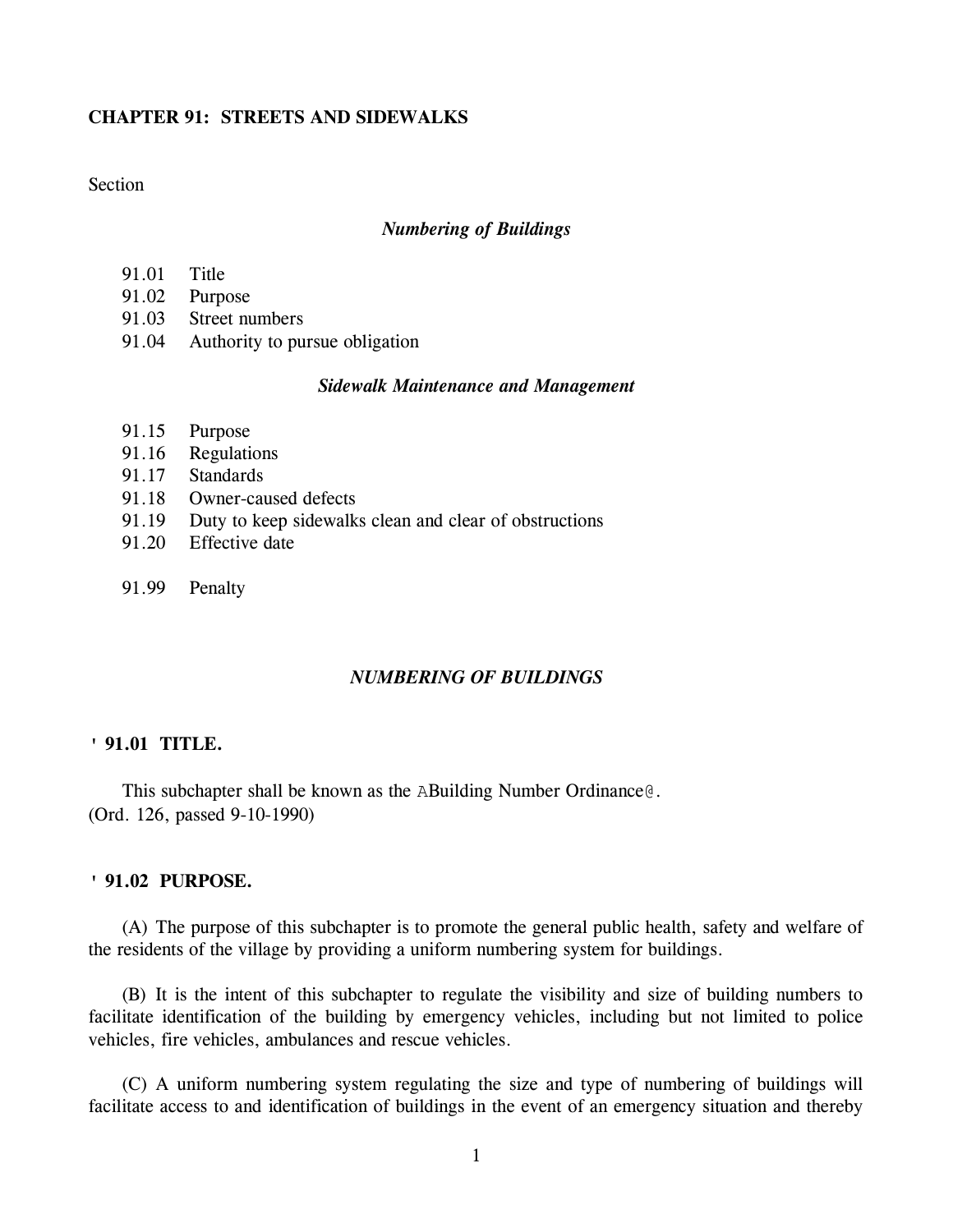promote the general welfare of the residents by increasing response time to the building. (Ord. 126, passed 9-10-1990)

### **' 91.03 STREET NUMBERS.**

All buildings located in the village shall be numbered pursuant to the regulations of the United States Postal Service.

(A) The owners or occupants of all buildings located in the village shall be responsible for the placing of the correct street numbers on the building.

(B) Street numbers shall be located on the front of the building. Street numbers shall be placed in an unobstructed location so as to be visible from the street and shall be of contrasting color to the building. Street numbers shall use the Arabic numbering system.

(C) Street numbers placed on buildings from and after the effective date of this subchapter shall be a minimum of four inches in height. Street numbers existing on or before the effective date of this subchapter may be retained if they are less than four inches in height, but equal to or greater than three inches in height. Existing numbers of less than three inches in height shall be replaced by numbers equal to or greater than four inches in height.

(D) Where a building is located at a distance greater than 90 feet from the nearest public street or public right-of-way, street numbers shall be placed on a post or a mailbox located on the same side of the street or public right-of-way as the building directly in front of the building and within ten feet of the public street or right-of-way.

(Ord. 126, passed 9-10-1990)

# **' 91.04 AUTHORITY TO PURSUE OBLIGATION.**

Pursuant to the authority granted by the statutes of the state, police officers, the Fire Chief, the Building Inspector and the Zoning Administrator are hereby authorized to issue and serve appearance tickets as defined by statute in lieu of filing a warrant and complaint. Providing, however, an appearance ticket does not preclude a police officer, the Building Inspector, the Fire Chief or the Zoning Administrator from pursuing a violation by way of warrant and complaint. (Ord. 126, passed 9-10-1990)

# *SIDEWALK MAINTENANCE AND MANAGEMENT*

**' 91.15 PURPOSE.**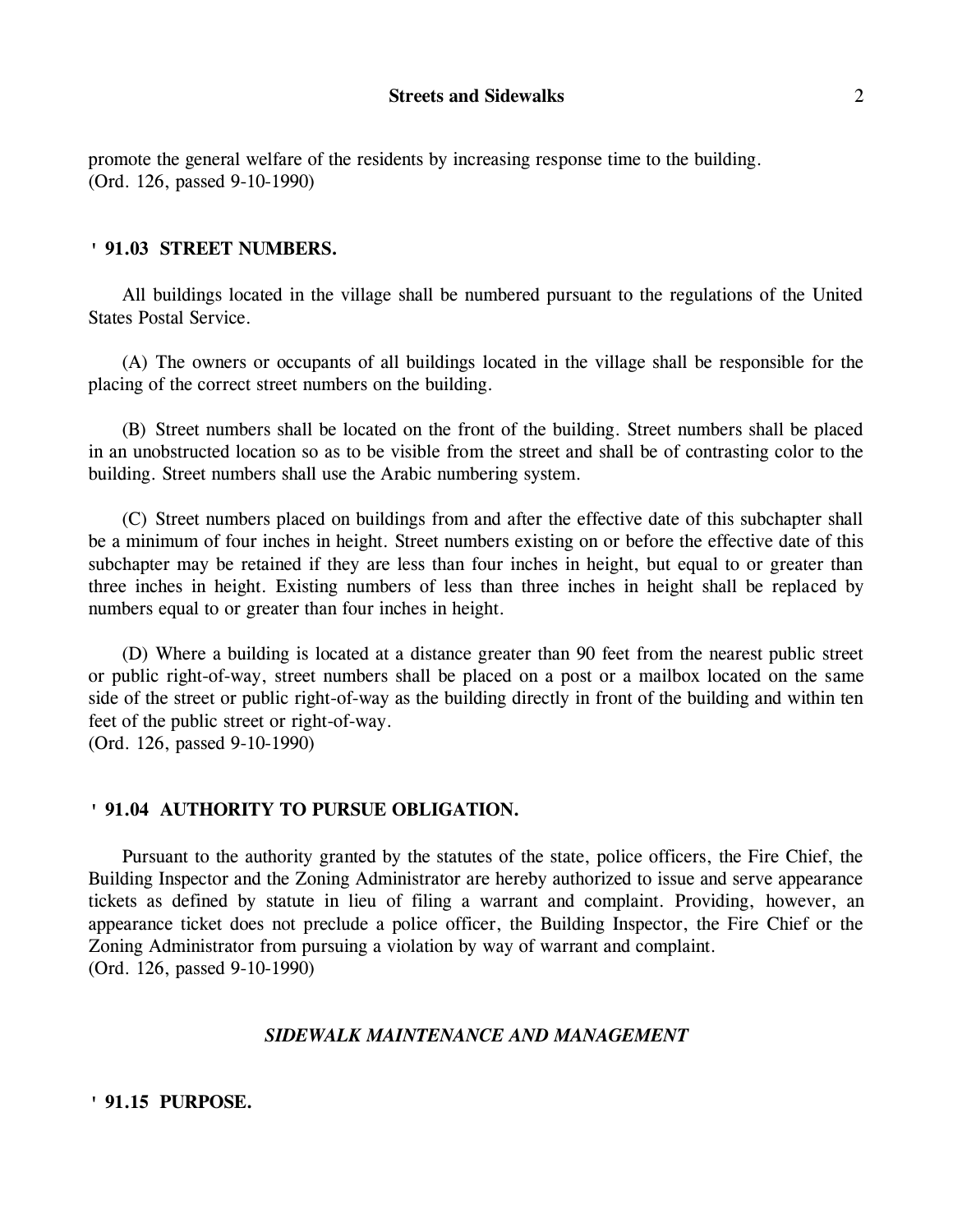**Streets and Sidewalks** 3

The purpose of this subchapter is to regulate the repair and maintenance of public sidewalks to keep them in a proper and safe condition for public use; to provide for the imposition of liability upon abutting land owners for injuries or damages caused by a defective sidewalk; to provide standards of proper sidewalk maintenance, repairs and construction; and to provide indemnification of the village for costs of required maintenance and repair not accomplished by abutting or adjacent land owners.

(Ord. 110A, passed 6-13-2005)

### **' 91.16 REGULATIONS.**

(A) The owner or owners of all lots and premises within the village are required to maintain, repair and keep safe sidewalks adjacent to or upon his or her lots and premises in or along the public street and alley rights-of-way in the village.

(B) It shall be the duty of all owners of premises within the limits of the village to keep all cement, asphalt, concrete walks and sidewalks which have been heretofore or hereafter laid in front of, upon or adjacent to the premises, in or along any of the street or alley rights-of-way, in good repair and free of dangerous ice, snow or other dangerous obstructions and/or conditions. Any owner of any like premises who shall allow any sidewalk to remain in disrepair, or in a dangerous condition shall be responsible and liable for injuries and damages arising out of the disrepair or unsafe condition of the sidewalk. The owner shall further indemnify and reimburse the village for any and all liability, costs and expenses the village might incur as a result of any such defective or dangerous sidewalk.

(Ord. 110A, passed 6-13-2005)

### **' 91.17 STANDARDS.**

(A) All sidewalks or portions thereof hereafter constructed or repaired shall comply with the following specifications.

(1) All sidewalks shall be constructed to grade established by existing adjoining walks or, in the absence of the foregoing, by the designated representative of the village, and shall be paved with a single course of concrete using limestone aggregate, which shall have a compressive strength of not less then 3,500 pounds per square inch within 28 days of paving.

(2) All sidewalks shall be at least three and one-half feet in width. Sidewalks of eight feet shall be required in Central Business District.

(3) Paving shall be constructed on at least a two-inch thick sand cushion and shall be at least four inches in depth except across driveways, where it shall be at least six inches in depth. Paving joints shall be perpendicular to sidelines at intervals consistent with adjoining or abutting sidewalks and not greater than the sidewalk width.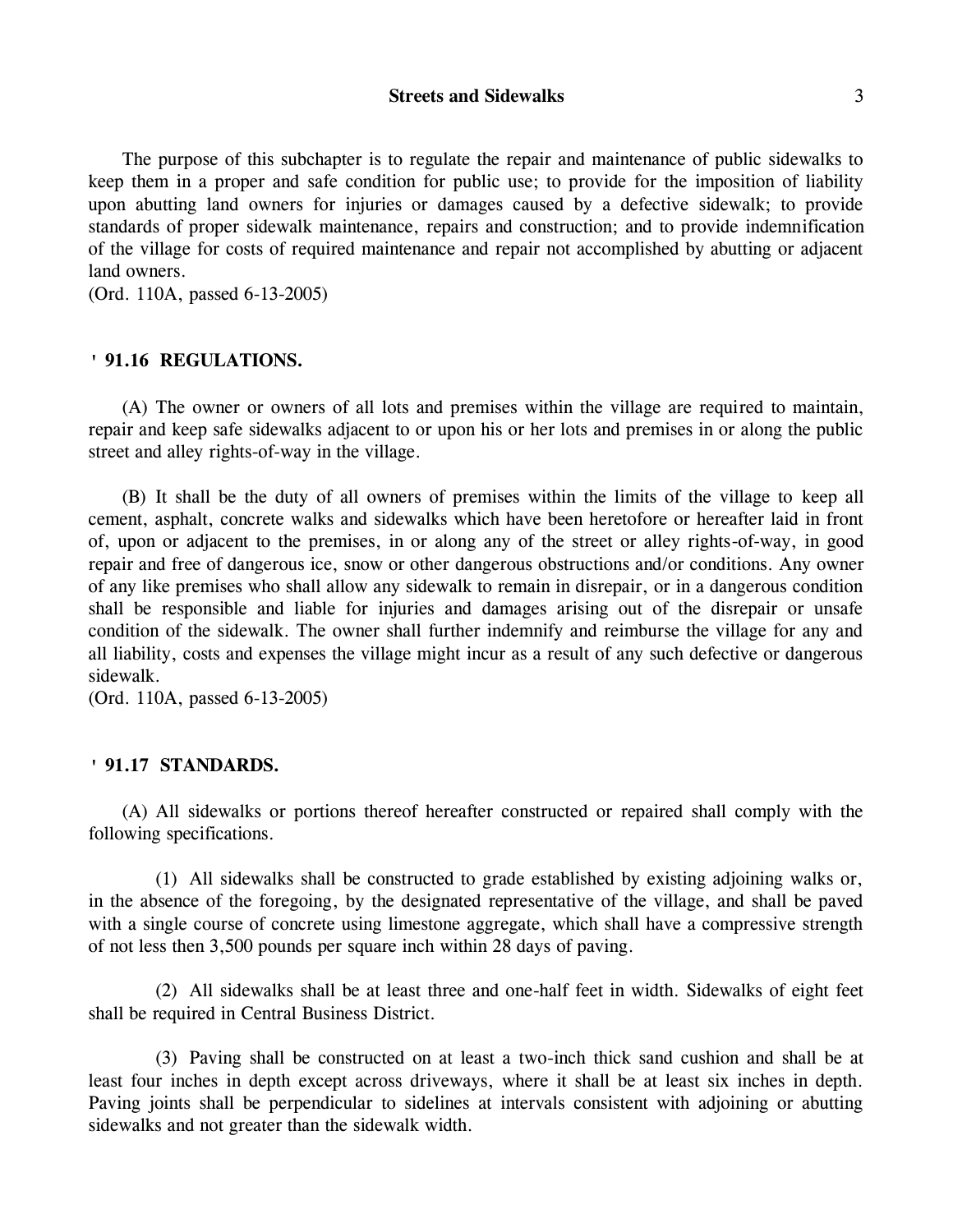(4) The surface shall be roughened with a mechanic=s brush or other equipment to prevent smooth and slippery surfaces.

(B) The cost of replacement or repair of a sidewalk to be charged against a property owner shall be based upon actual cost less the subsidy or credit as the Village Board may allow.

(C) The expense of construction, repair or replacement of any sidewalk shall be defrayed by the village and the property owner abutting as the Council decides per resolution. Property owners may present a proposal to the Village Council prior to construction in regards to the proportion that the village would be responsible for.

(D) The Village Board, in its discretion, may also, after replacing or repairing a sidewalk, authorize collection of the costs of the replacement by civil process, counterclaim or other means as may be proper for the collection of debts by legal process. (Ord. 110A, passed 6-13-2005)

### **' 91.18 OWNER-CAUSED DEFECTS.**

(A) Where sidewalk defects creating pedestrian hazards are caused by conditions existing upon an abutting property, such as, but not limited to:

- (1) Trees or other growth;
- (2) Surface drainage;
- (3) On site construction or vehicular traffic; and
- (4) Other on site activities.

(B) The abutting property owner shall be responsible for its repair, maintenance and/or safe condition, and liable for all consequential injuries, damages, expenses or costs resulting from the condition and lack of repair or maintenance and unsafe condition. The liability shall include full indemnification of the village for any damages, costs or expenses resulting from the owner defaults as well as liability to others. (Ord. 110A, passed 6-13-2005)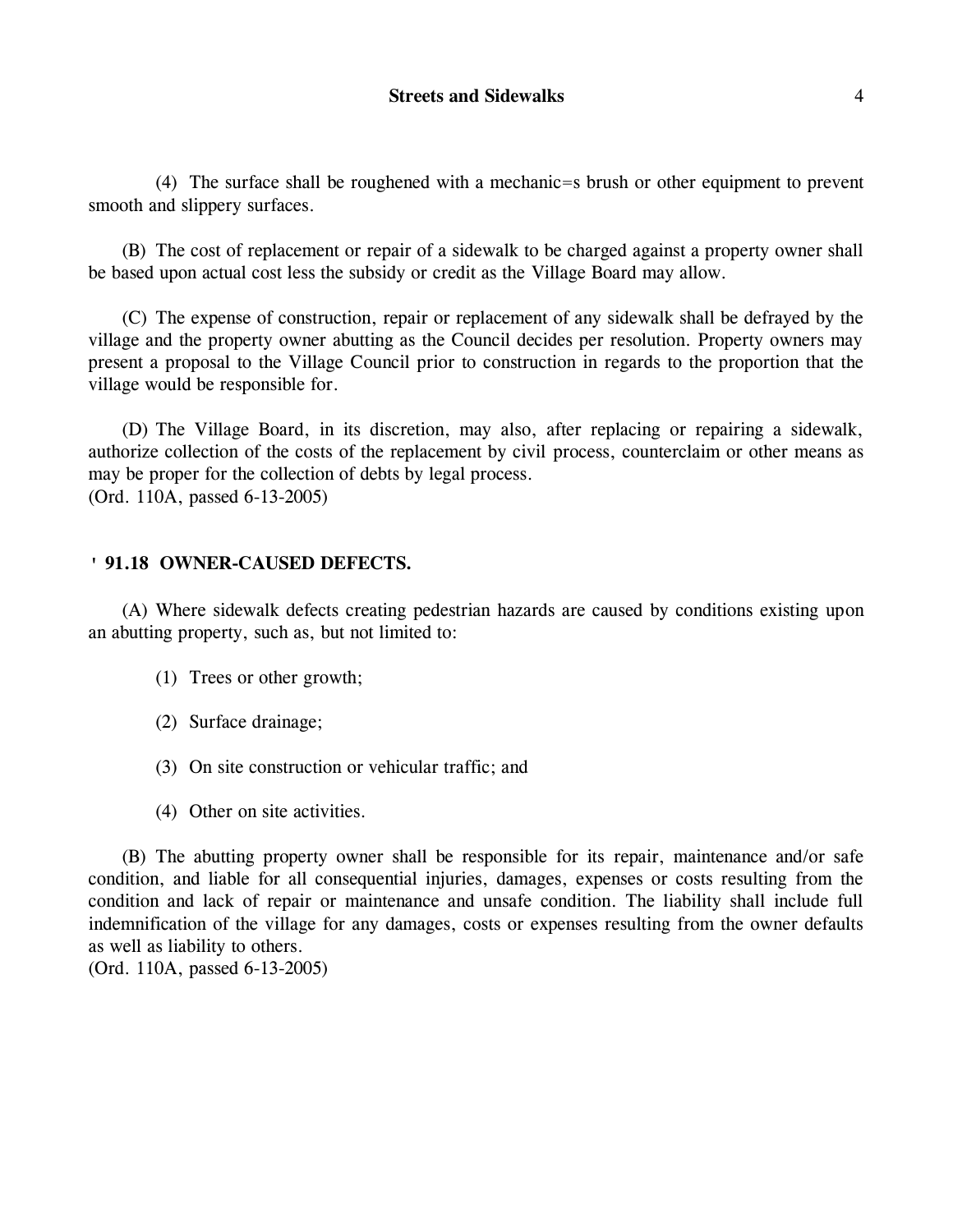### **' 91.19 DUTY TO KEEP SIDEWALKS CLEAN AND CLEAR OF OBSTRUCTIONS.**

(A) *Obstructions.* No person shall place or cause to be placed any snow, dirt, trash, goods, wares or merchandise on the public sidewalks, or in any way to obstruct free passageway along and over the sidewalks of the village without first obtaining the approval of the Council.

(B) *Cleanliness.* Property owners and/or occupants shall keep the sidewalks abutting their premises clear and clean, and shall remove all papers, leaves, trash, personal property, grass and weed overgrowth, and all protruding branches or overhanging shrubbery, thereby providing a passage at least seven feet high and six inches outside of the sidewalk boundaries.

(C) *Snow and ice removal.* The occupant of every lot or premises adjoining any street, or the owner of the lot or premises if the same are not occupied, shall clear all snow and ice from the sidewalks adjoining the lot or premises within the time required. When any snow or ice shall cease to fall during the daylight hours, the snow or ice shall be cleared from the sidewalks within 36 hours after the cessation. When a fall of snow or ice shall have ceased during the nighttime hours, it shall be cleared from the sidewalks by 6:00 p.m. of the day following.

(Ord. 110A, passed 6-13-2005) Penalty, see ' 91.99

### **' 91.20 EFFECTIVE DATE.**

This subchapter shall be published in the manner provided by law and shall take effect and be in force from and after the earliest date allowed by law. The subchapter shall become effective 20 days after publication in the county press. (Ord. 110A, passed 6-13-2005)

### **' 91.99 PENALTY.**

(A) Any person violating any provision of this chapter for which no specific penalty is prescribed shall be subject to ' 10.99.

(B) Any person, firm, co-partnership, company or corporation who shall violate or neglect or refuse to comply with any of the provisions of '' 91.01 through 91.04 shall, upon conviction thereof, be deemed guilty of a misdemeanor and shall be punished by imprisonment in the county jail for not more than 90 days or by fine of not more than \$500, or by both fine and imprisonment. Each day that a violation is permitted to exist shall constitute a separate offense. The imposition of any sentence shall not except the offended from compliance with the provisions of '' 91.01 through 91.04.